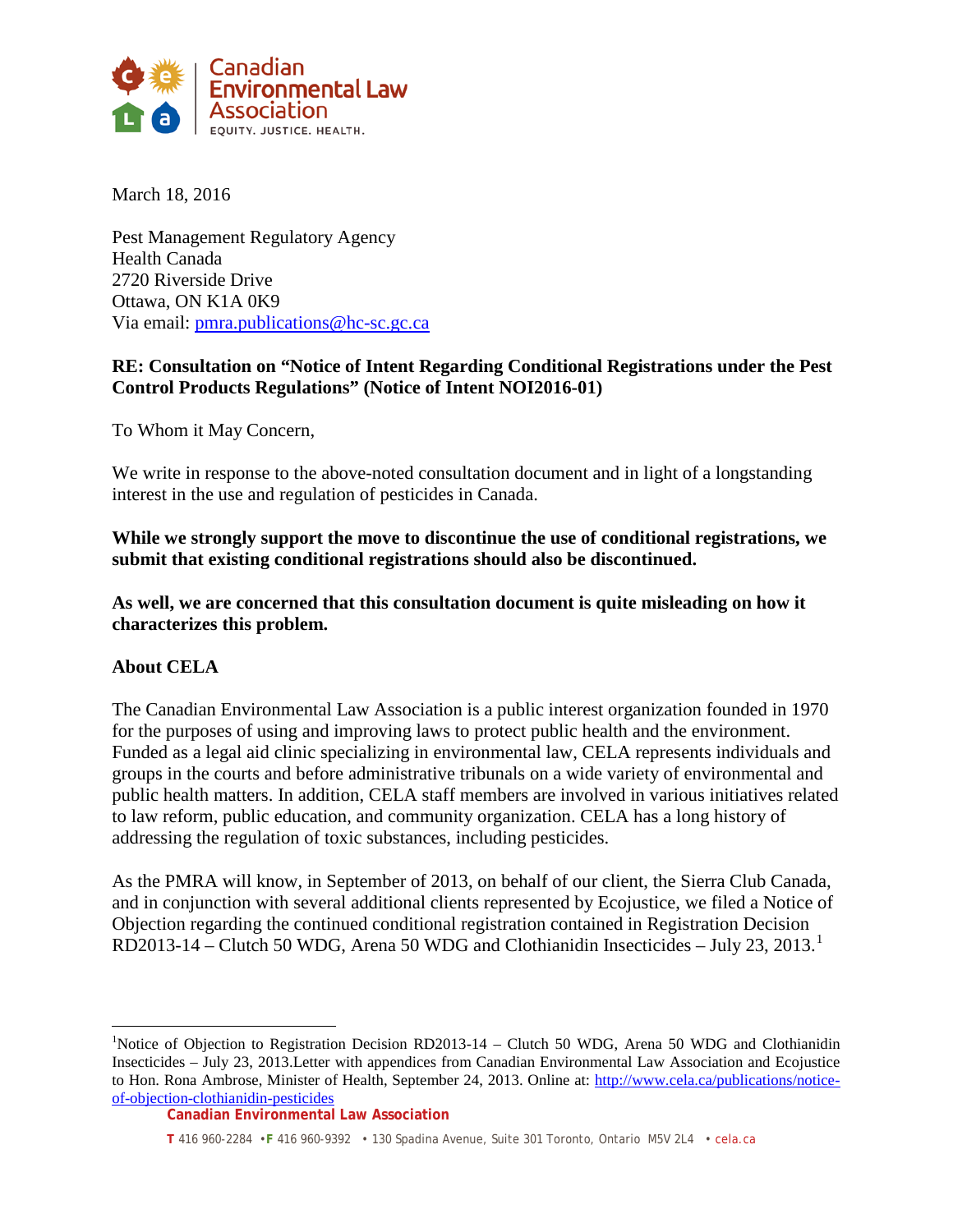## **The PMRA Notice of Intent Regarding Conditional Registrations under the Pest Control Products Reguations**

Among the many concerns raised in our September, 2013 Notice of Objection, and in concerns raised with the PMRA since that time, is the longstanding problem of conditional approvals on neonicotinoid pesticides. Such approvals have been repeatedly granted in the absence of key information about environmental effects on bees and despite increasing and extensive information available in the scientific literature about unacceptable environmental effects on bees.

The Consultation Document (NOI 2016-01) describes the issue of conditional registrations as follows:

Conditional registrations, which are approximately one percent of all registered pesticides in Canada, are granted only when the review of the scientific data and information is sufficient to determine that the risks of a pesticide are acceptable, but PMRA requires additional information, such as monitoring data after a product registration, to confirm the results of models used in the risk assessment. However, the transparency provisions of the Pest Control Products Act do not apply until the conditional registration is renewed or converted to a full registration (in other words, until the additional information is received and reviewed by PMRA).

We find these statements misleading in several respects.

The problem is inappropriately minimized by stating that conditional approvals constitute about one percent of approvals.

While the one percent figure may be the case, the number of registrations is irrelevant and misleading given that these conditional registrations are dominated by the neonicotinoid pesticides, now among the most widely used pesticides in the world.

Moreover, the statement that conditional registrations are granted only when the PMRA requires additional information, such as monitoring data, is equally misleading. It minimizes a very serious problem with the PMRA having granted, and repeatedly extended, conditional registrations to neonicotinoid pesticides in the absence of chronic toxicity studies in bees. These studies on the effects of neonicotinod pesticides on bees have been repeatedly required of registrants, in some cases for nearly 15 years, with no consequences for non-compliance.

In the PMRA's own words, in Section 12 Notices of Conditions issued under the *Pest Control Products Act* requiring submission of chronic hive studies in bees, these studies constitute a "critical data gap."[2](#page-1-0) One such notice states:

<span id="page-1-0"></span><sup>&</sup>lt;sup>2</sup> See, e.g., Health Canada, Section 12 Notice of Conditions regarding Application Number 2008-0359 "Additional Information Required to Fulfill the Terms and Conditions for Conditional Registration. On-line at: [http://pr-rp.hc](http://pr-rp.hc-sc.gc.ca/1_1/view_label?p_ukid=67241929)[sc.gc.ca/1\\_1/view\\_label?p\\_ukid=67241929](http://pr-rp.hc-sc.gc.ca/1_1/view_label?p_ukid=67241929)